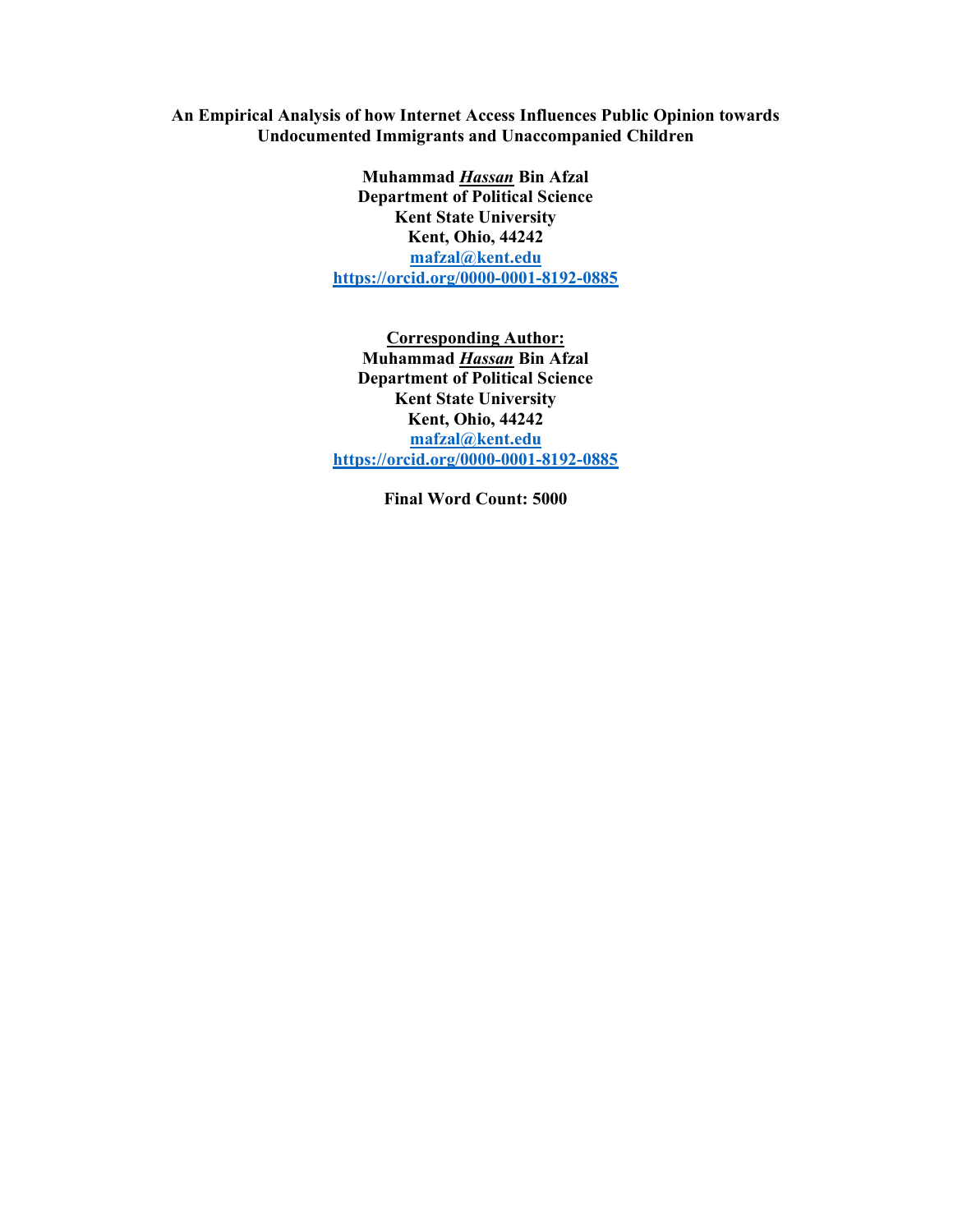# An Empirical Analysis of how Internet Access Influences Public Opinion towards Undocumented Immigrants and Unaccompanied Children

### Muhammad Hassan Bin Afzal

Abstract— This research adds to the expanding field of data-driven analysis, scientific modeling, and forecasting on the impact of having access to the Internet and IoT on the general US population regarding immigrants and immigration policies. More specifically, this research focuses on the public opinion of undocumented immigrants in the United States and having access to the Internet in their local settings. The term "Undocumented Immigrants" refers to those who live in the United States without legal papers/documents/visas. Undocumented immigrants may have come into the country unlawfully or with valid documentation, but their legal status has expired. Using the 2020 American National Election Studies (ANES) time series dataset, I investigated the relationship between internet access (A2I) and public perception of undocumented immigrants. According to my research and analysis, increasing internet access among non-Hispanic whites with at least a bachelor's degree with an annual household income of less than 99K is more likely to oppose the deportation of undocumented immigrants and separating unaccompanied children from their families in borderland areas. The individuals with substantial Republican political ideology exhibit significantly lower opposing effects in deporting undocumented immigrants and/or separating unaccompanied children from their families. The evidence from multiple statistical models is resilient to a variety of factors. The findings show that increased internet access may improve undocumented immigrants' social integration and acceptability and that it may be especially beneficial during health emergencies to make them feel safe, included, and supported in their local settings.

Keywords—COVID-19, Immigration Policy, IoT, Broadband Internet, Bipartisan Infrastructure Bill, Social Cohesion, Mutual Acceptance

#### I. **INTRODUCTION**

The ongoing COVID-19 epidemic has aggravated the mobility problem and hampered access to essential services for immigrants globally due to a lack of adequate legal documents and perceived societal concern [1], [2]. Pre-existing socio-economic inequalities for disadvantaged individuals in Latin American nations (LAC) increased during COVID-19, driving a higher migration rate to other countries seeking safety, healthcare, and better life prospects. Unfortunately, certain politicians' and lawmakers' narratives regarding COVID-19 have resulted in a more divided and unfavorable public view of immigrants, and a sense of "otherness" has grown critical. Several empirical investigative studies discovered that previous health crises resulted in substantial social and economic inequities and unequal access to healthcare and vaccinations for immigrants. Similarly, the continuing COVID-19 has a similar impact on underprivileged and vulnerable immigrant populations across the world. As a result,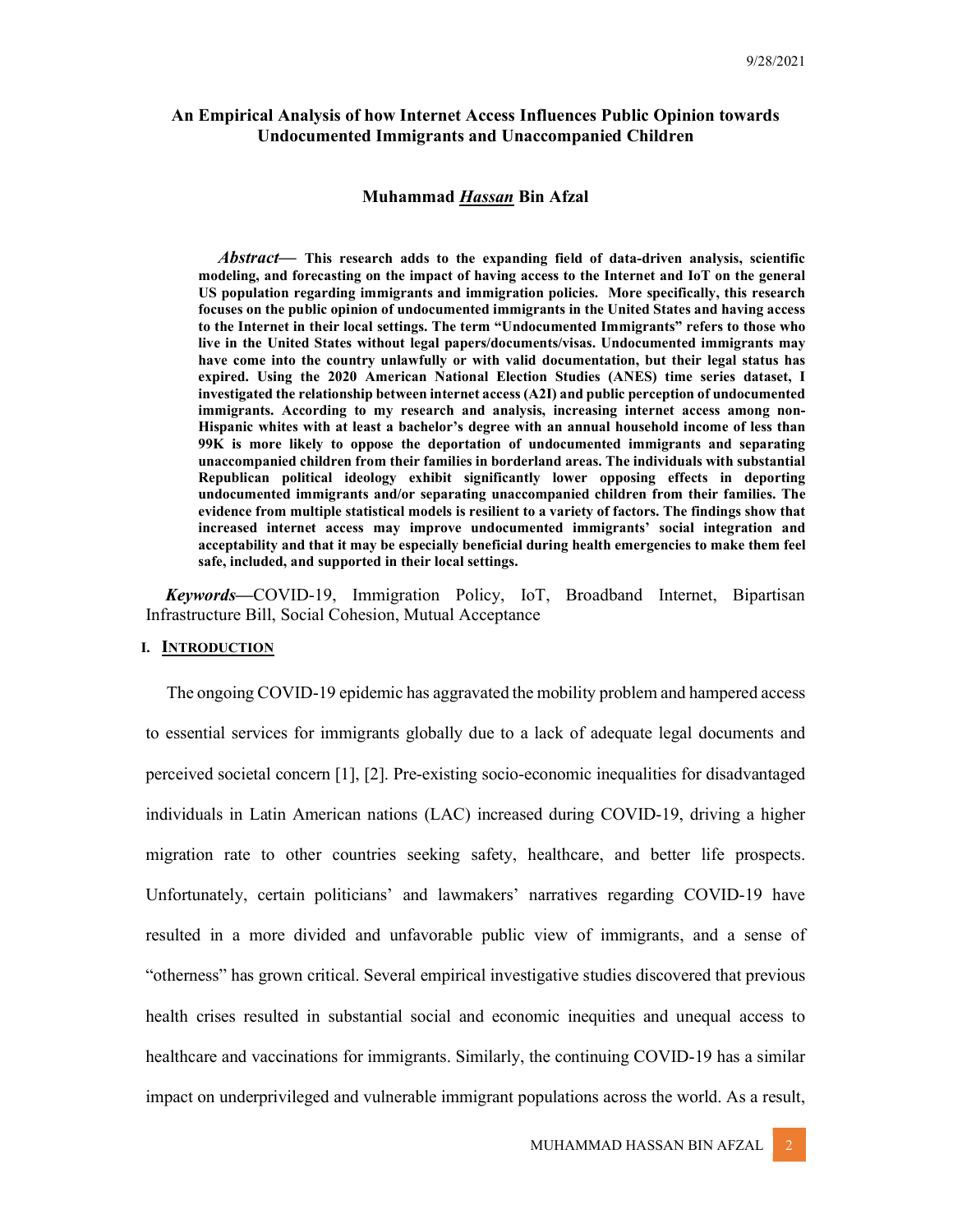low-income and vulnerable Americans will bear a disproportionate share of the burden. Minority populated communities, particularly poverty-stricken immigrant communities, are already suffering from higher infection rates, severe lack of access to healthcare, lower vaccinations, and limited access to public socio-economic support [1], [3]–[7].

 To that objective, the Democratic Party worked hard and fostered grassroots efforts to secure bipartisan support for the infrastructure package. President Biden highlighted and campaigned for the infrastructure bill throughout his presidential campaign. With a lengthy history in the United States Senate and politics, President Biden and the Democratic Party worked hard all spring and summer of 2021 to negotiate and find a middle ground to enact the ambitious infrastructure package with significant bipartisan support. [8]–[10]. The 2,702-page bipartisan bill includes only \$550 billion in increased government spending. The \$1.2 trillion total is generated from increased funding granted each year for highways and other public works projects. Roads and bridges will receive \$110 billion in additional investment, railways will receive \$66 billion, the energy system will receive \$65 billion, enhanced high-speed Internet will receive \$65 billion, and cybersecurity and environmental considerations will receive \$47 billion. The \$65 billion allocated for broadband includes funds to expand internet access in rural regions and low-income communities. Approximately \$14 billion of the funds would be used to reduce the cost of internet access for low-income households.

One of the critical components of the infrastructure bill is improving and bettering internet access in rural and underserved U.S. areas to provide better access to education, healthcare, and the labor market. As a result, the primary goal of this research is to investigate and document the effect of Internet access in shaping public opinion of immigrants and immigration policy in the United States. The recently published American National Election Studies (ANES) 2020 time-series data set was utilized to capture the effect of access to the Internet and public perception towards undocumented immigrants. In successive models, a set of social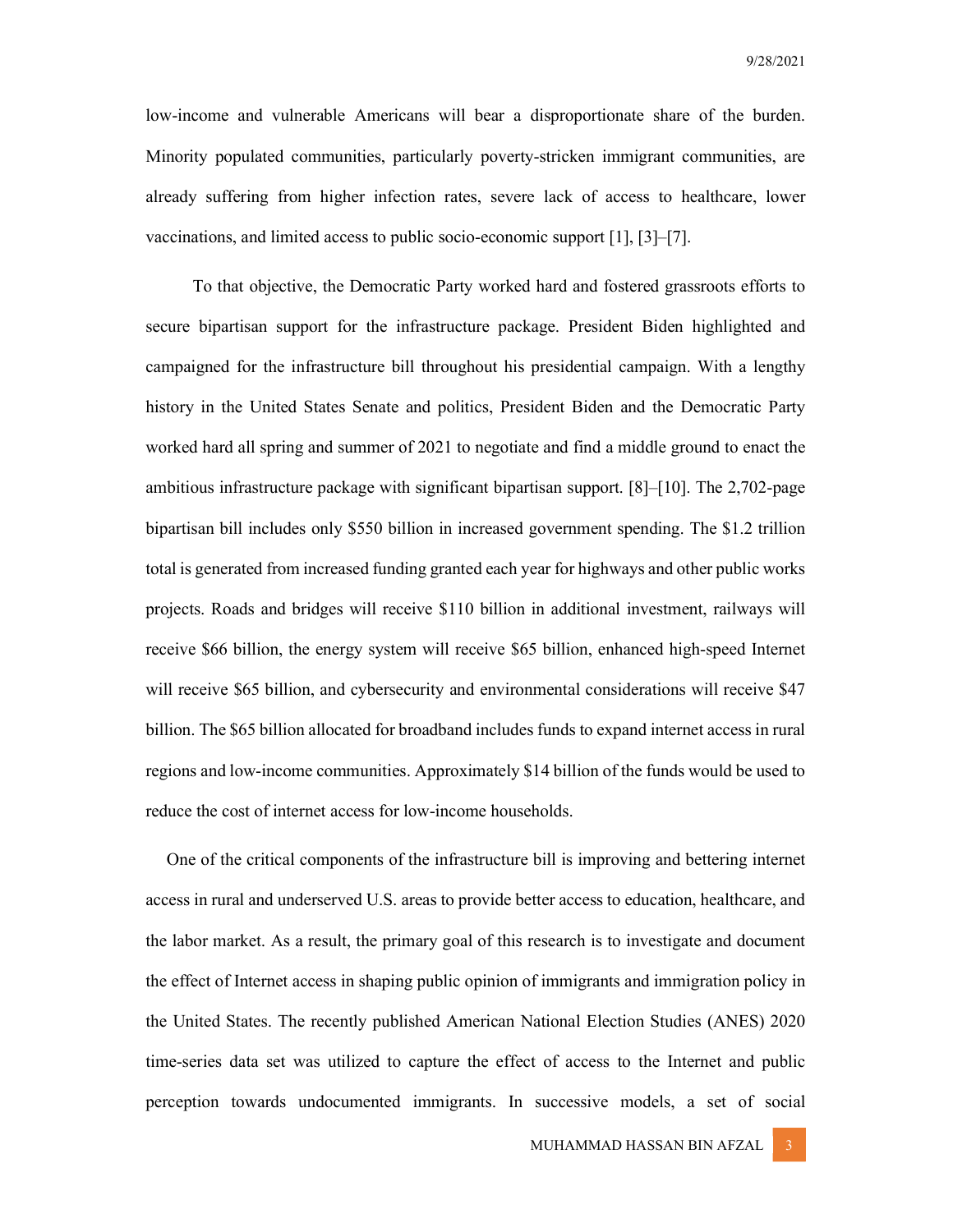demographic variables (age, race, income, and education level), nativeness, and political ideology were tested [11].

The results find that accessing the Internet reduces unfavorable feelings towards undocumented immigrants among the general public. One possible explanation is that having regular access to the Internet either in their home or office or both would provide more information and visual representation of the struggles the undocumented immigrants are facing on a daily basis and humanize the situation. The general population feels less unwelcome and opposing towards undocumented immigrants and becomes more aware of and empathetic towards their well-being. The following section explores the current condition of access to the Internet in the USA and associated political narratives and policy developments, incorporating the following applicable criteria.

### II. UNDERSERVED COMMUNITIES AND INTERNET ACCESS

The communities of color have consistently lacked access to the Internet. More particularly, the marginalized and underserved rural communities with lower income and inadequate access to education also severely lacked internet access. Black and Latino communities in the U.S. consistently lacked access to the Internet in the last decade, and it highlights the ongoing digital divide based on race, location, education, and income [4], [12]. Figure-1 outlines the disparity and unequal access to the Internet-based on race.

Furthermore, various government-sponsored access to internet programs in the USA facilitates internet connection to the lower-income houses at lower and affordable prices. Notably, during the ongoing COVID-19 pandemic, the U.S. government initiated various local, state, and federal level programs to facilitate internet access to the rural, underserved, and remote communities [13]–[18]. Still, the rural and underserved communities lack the proper access to the Internet, which causes various barriers in getting adequate access to healthcare,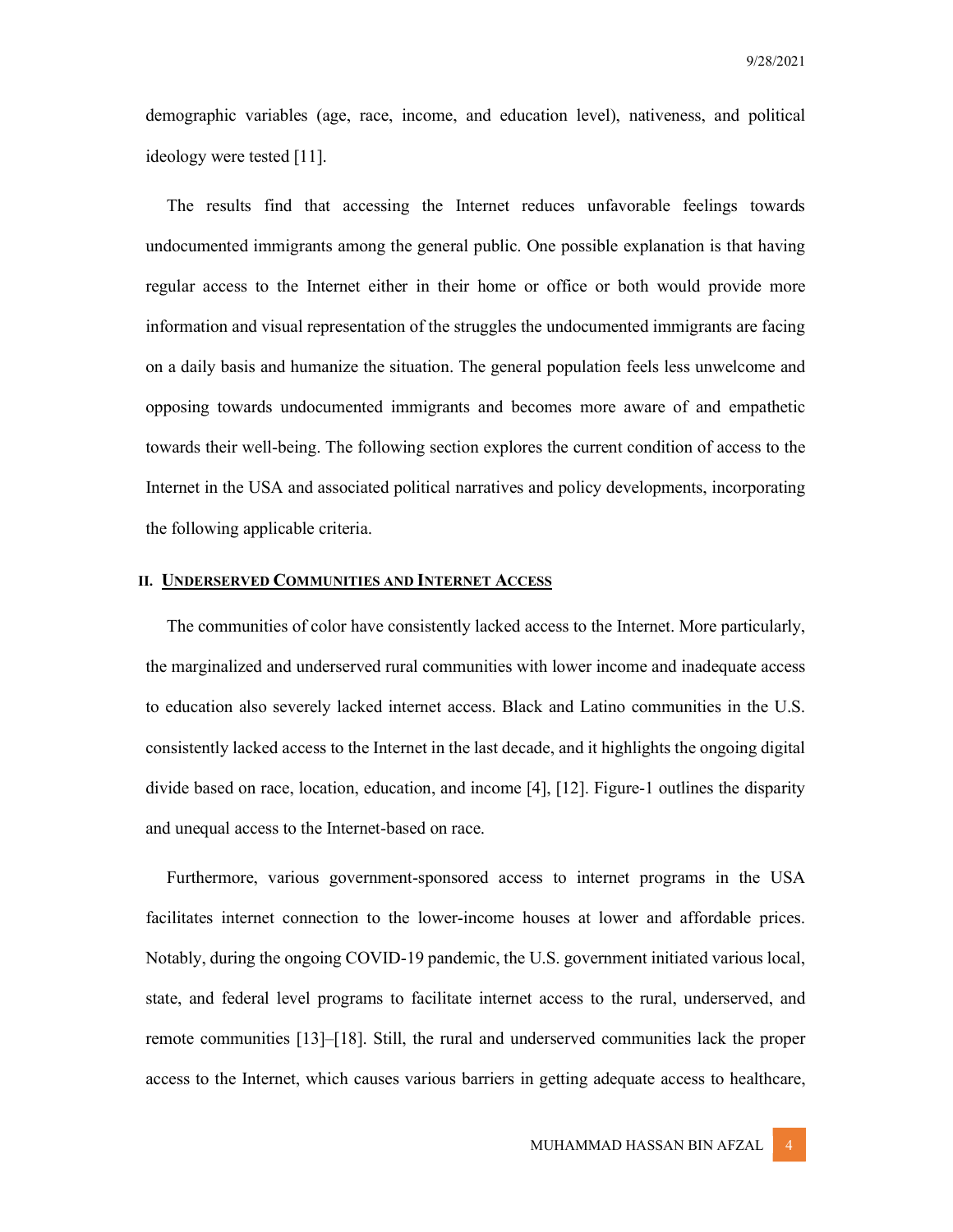public support services, educational materials, accurate information, and timely public health guidance. According to the 2021 PEW Study, suburban and rural areas lack access to the Internet compared to urban areas [12], [19]. This study mainly focuses on having internet access to general populations and how that impacts their perception and attitude towards immigrants and well-being and various immigration policies.



Figure 1: Internet usage (2010-2019)

 Figure-1 explores the access to broadband Internet in the USA based on race[12]. Both black and Latino communities consistently lack equitable access to broadband Internet over the years. Unfortunately, internet usage has reduced from 2018 to 2019 among both Latino and Black communities by 2%. Various underlying factors cause the gaps in internet usage in Latino and black communities, such as political, religious, economic, social, technology, legal, and environmental. Lower-income families might perceive the associated cost of having broadband internet as a luxury item and decide against getting Internet at their homes and/or communities. The following section focuses on the study design and models for the empirical analyses.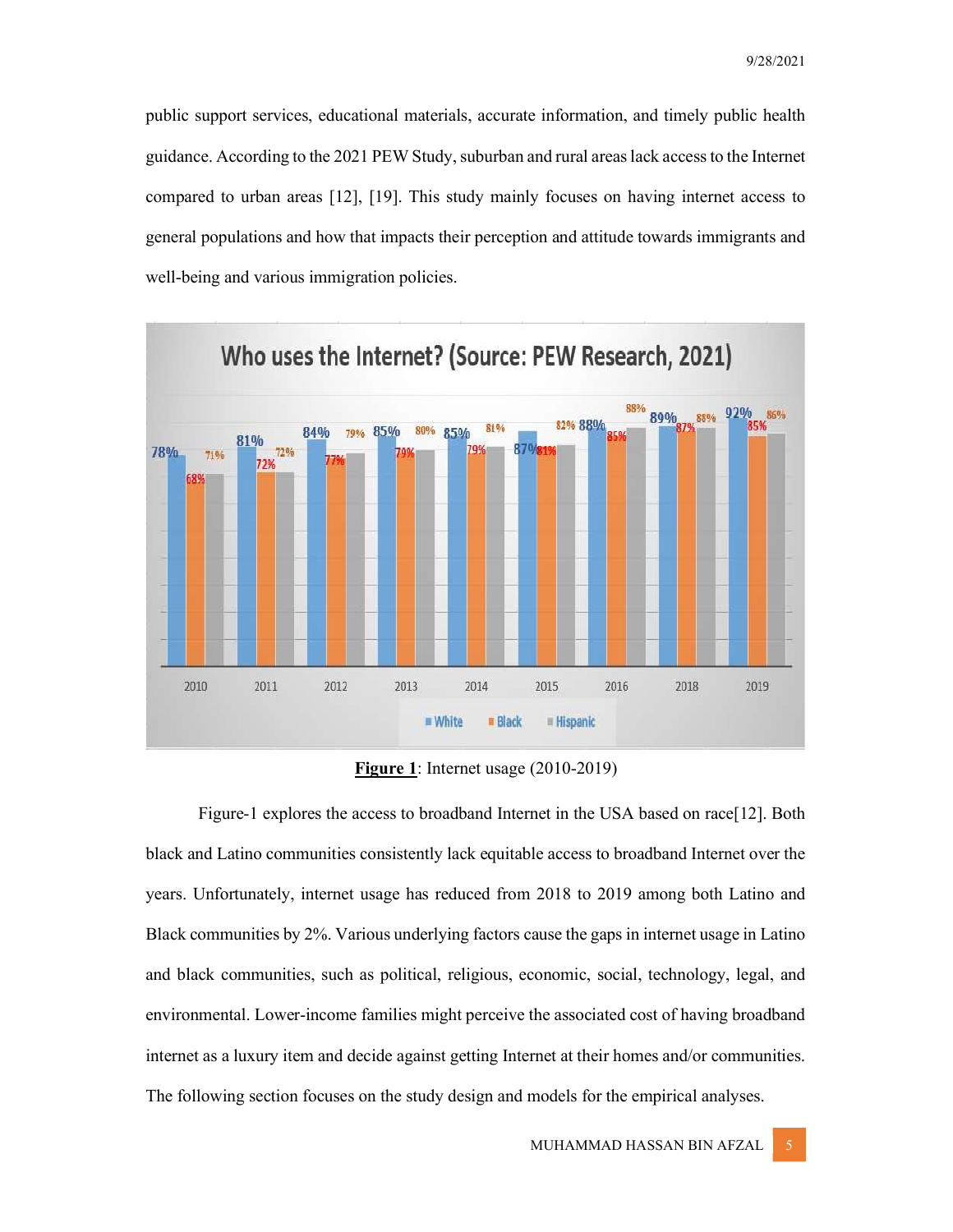### III. THE DESIGN OF THE STUDY

 The data for this study were collected from the 2020 American National election studies (ANES) time-series dataset [11]. A group of social scientists and political researchers conduct surveys and collect data before and after U.S. elections. The ANES datasets are robust and functional to explore, analyze, and understand public perceptions about various public policies and social issues. I utilized four ordered logistic regression models for this study. My primary dependent variable for this study is the public sentiment (**pplSentim**). The general sentiment variable is the ordinal variable where O captures for the survey respondent do not oppose deporting undocumented immigrants from the country and separating accompanied children from their families in border areas. The value 1 captures for the survey respondent opposes either deporting the undocumented immigrants are separating accompanied children from their families in border areas. The value 2 frames for the survey respondent opposes both deporting undocumented immigrants and separating accompanied children from their families in border areas.

The primary independent variable for this study is access to the Internet  $(A2I)$ , reach captures whether the survey respondent has access to the Internet either in their home or some other sources. The variable  $A2I$  is a dichotomous variable where 1 captures the server respondent has access to the Internet either in their home setting or office and vice versa. The second independent variable  $(R$  *WNHispanic*) is also a binary variable where one captures that the survey respondent is white and vice versa. The third binary/dichotomous independent variable ( $\bf{R}$  olderWAP) captures that the survey respondent is a working-age professional aged 45 and 64 or not. The fourth binary/dichotomous independent variable ( $\bm{R}$  mdincome) captures whether the survey respondent's annual household income is below 99K or not. The fifth binary/dichotomous independent variable  $(R_B^B \text{ac} \text{hedu})$  captures whether the survey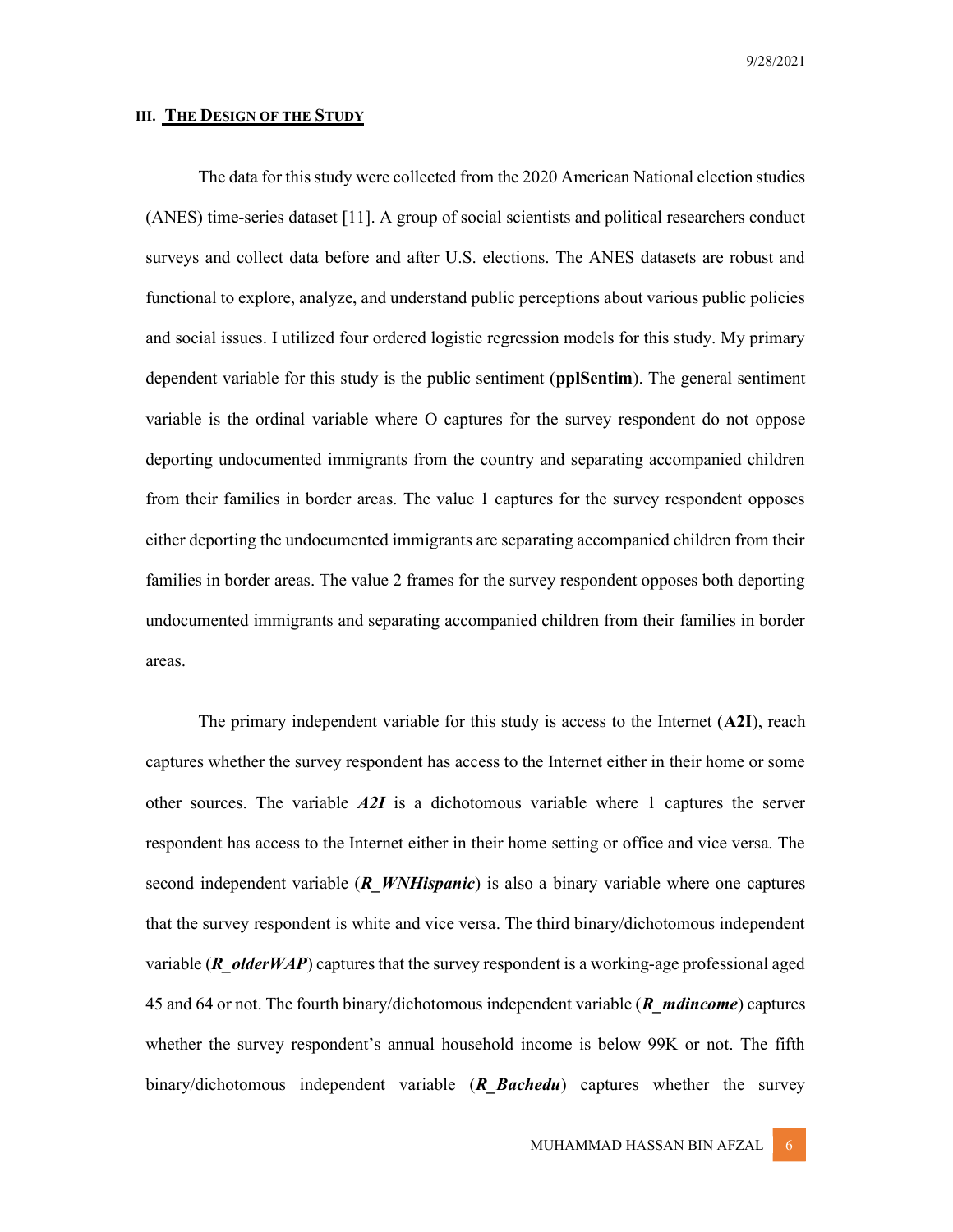respondent earned at least a bachelor's degree or not. The sixth binary/dichotomous independent variable  $(R$  nativeness) captures whether the survey respondent's at least one parent was born in the USA or not. The seventh binary/dichotomous independent variable (R republican) captures whether the survey respondent's political ideology aligns with that U.S. republican party or not. Figure 2 outlines the summary statistics of all the variables used in all four ordered logistic regression models.

*Model 1* only captures the effect of having access to the Internet, and public sentiment and perception towards undocumented immigrants add policies associated with separating accompanied children from their families in border areas. Similarly, **Model 2** includes social-demographic variables of the survey respondents such as race, age, annual income level, and education level. *Model 3* consists of the nativeness independent variable. Finally, *Model 4* has political ideology variable wheat nativeness social-demographic variables. The central research question is stated below.

 Research Question: How does access to the internet (A2I) shape non-Hispanic whites' sentiments about undocumented immigrants' well-being during health crises (COVID 19)?

**The Analytical Model:** Ln[prob(Public Sentiment)/ 1- prob(Public Sentiment) $|_{i,j,t}$ = Constant  $(\alpha)$ +  $\beta$  (A2I)<sub>I,j,t</sub> +  $\beta$ <sub>1</sub> (Age)<sub>I,j,t</sub> +  $\beta$ <sub>2</sub>(Race)<sub>I,j,t</sub>, +  $\beta$ <sub>3</sub>(Education)<sub>I,j,t</sub>, +  $\beta$ <sub>4</sub>(Annual Household Income)  $I_{i,j,t}$  +  $\beta$ <sub>5</sub> (Political Ideology)  $I_{i,j,t}$  +  $\beta$ <sub>6</sub> (Nativeness)  $I_{i,j,t}$ 

In my models, (Public Sentiment) $I_{i,j,t}$  is a categorical qualitative variable, the logarithm of the number of survey respondents (i) living in country j (the U.S.) in the year at (2020). The timeline for collecting 2020 ANES time series data started in August 2020 and continued until Nov. 03, 2020. The pre-election the post-election data collection process started right after Election Day and continued until the end of Dec. 31, 2020. The U.S. government officials began sharing information about the ongoing pandemic of 19 since the last week of February 2020.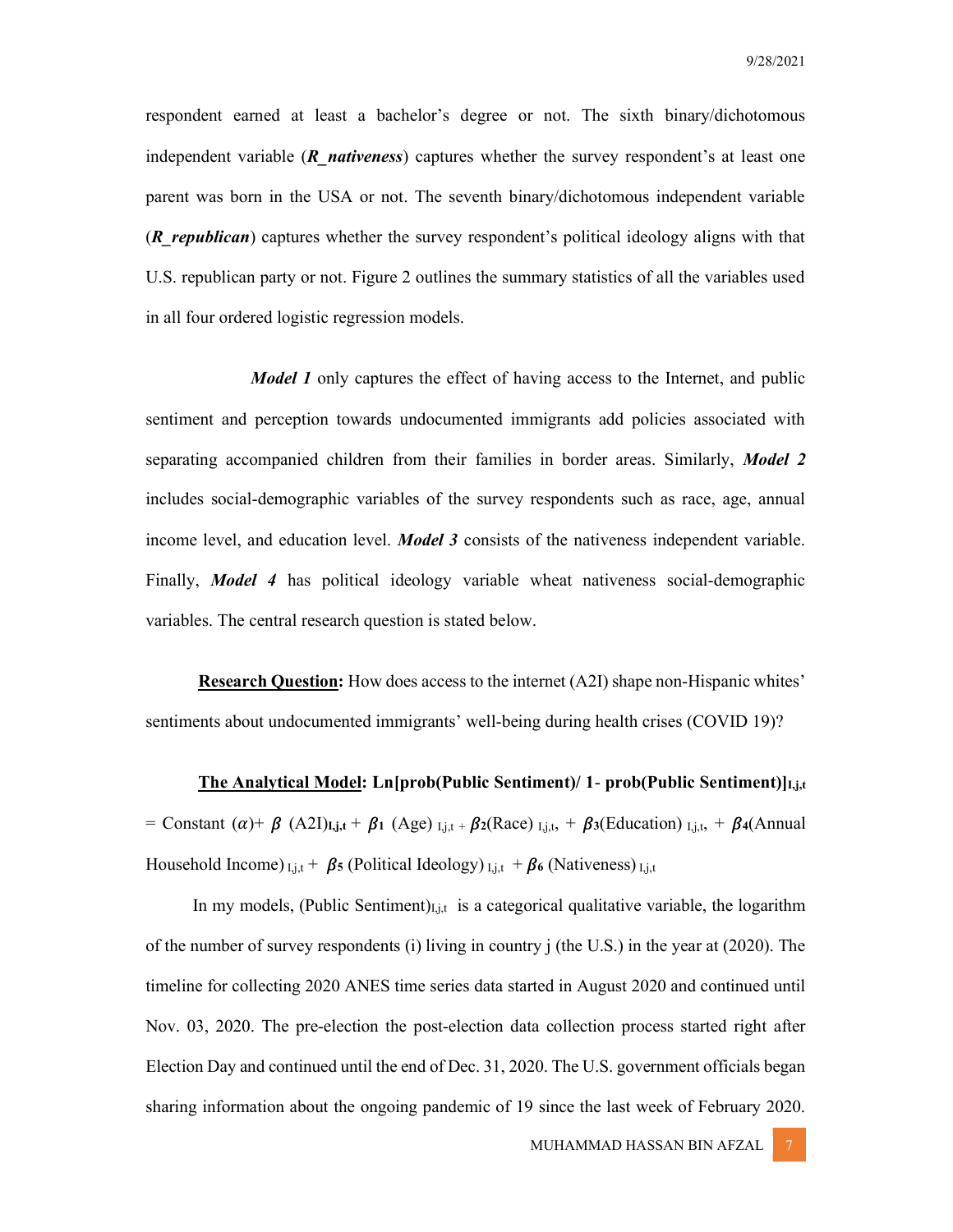That is why the 2020 time-series data is significant because both pre and post elections and the data collecting process started in the middle of the ongoing pandemic COVID-19. The survey participants were already exposed to the impacts of the ongoing health crisis and shared their opinions related to various public policies, social policies, and role minority communities. The harassment and misbehaving, medical coverage, race politics, border control, press credibility and disinformation, administrative legality, propaganda, political images, trade barriers, and tax policy variables have been included in the 2020 pre-election ANES questionnaire. Table 1 outlines the summary statistics of the variable used in the models.

| <b>Variable</b> | No. of | <b>Mean</b> | <b>Std. Dev.</b> | Min            | <b>Max</b>     |
|-----------------|--------|-------------|------------------|----------------|----------------|
|                 | Obs    |             |                  |                |                |
| pplSentim       | 6,359  | 1.186193    | 0.7269092        | $\overline{0}$ | $\overline{2}$ |
| A2I             | 6,359  | 0.9175971   | 0.2749992        | $\theta$       | 1              |
| R_WNHispanic    | 6,359  | 0.7320333   | 0.442935         | $\overline{0}$ | $\mathbf{1}$   |
| R olderWAP      | 6,359  | 0.3352728   | 0.4721229        | $\overline{0}$ | $\mathbf{1}$   |
| R mdincome      | 6,359  | 0.4057242   | 0.4910703        | $\theta$       |                |
|                 |        |             |                  |                |                |
| R Bachedu       | 6,359  | 0.260261    | 0.4388115        | $\overline{0}$ | $\mathbf{1}$   |
| R nativeness    | 6,359  | 0.0602296   | 0.2379304        | $\mathbf{0}$   | $\mathbf{1}$   |
| R republican    | 6,359  | 0.2028621   | 0.4021623        | $\overline{0}$ | $\mathbf{1}$   |
|                 |        |             |                  |                |                |

TABLE 1.The Summary Statistics of the variables used in models

New topics for the 2020 census also include voting encounters, mentalities toward public health officials and institutions, anti-elitism, trust in scholars, environmental issues, gun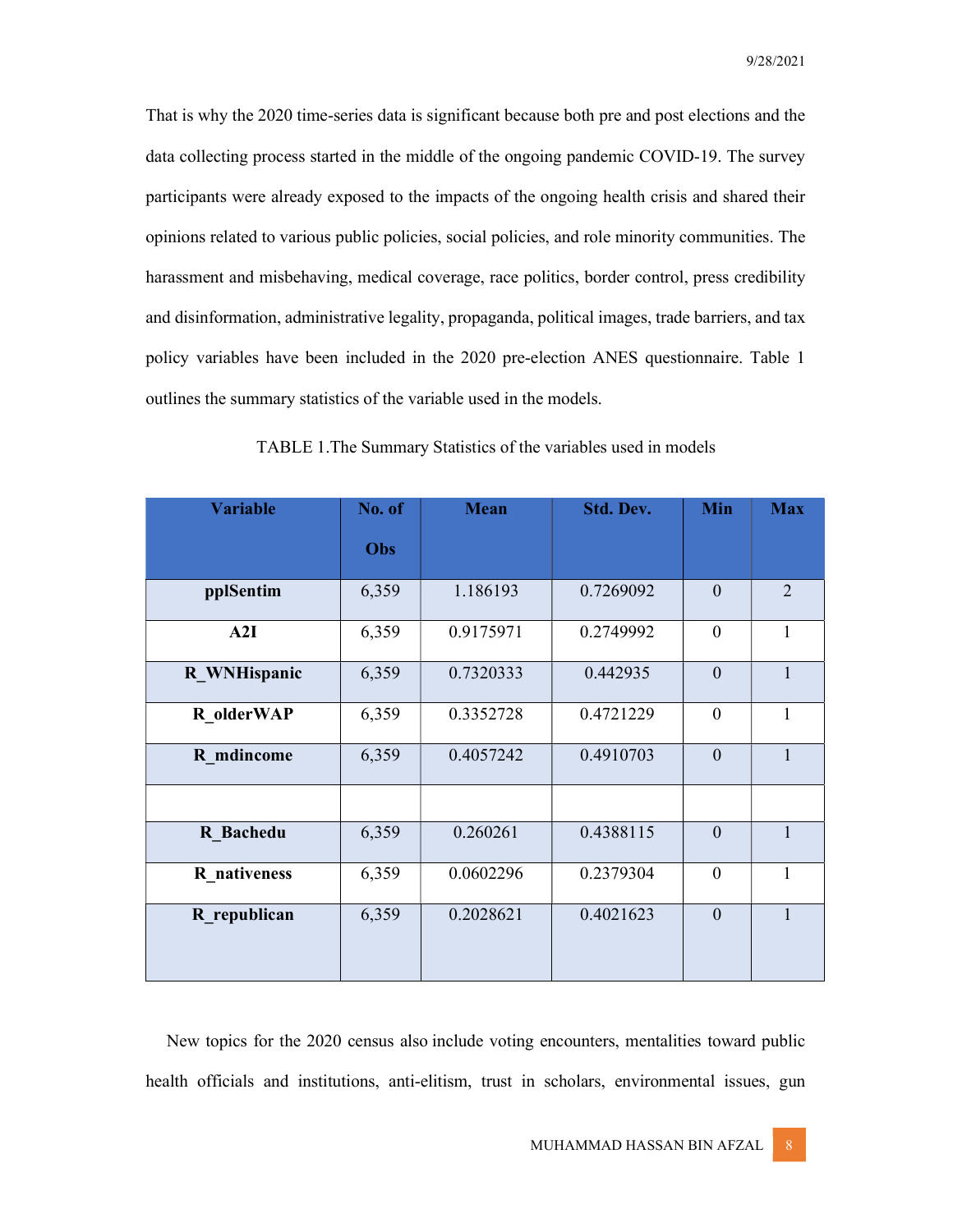regulation, prescription drugs, rural-urban identity, global trade, gender discrimination, and MeToo, non-binary military service, perception of overseas nations, group compassion and understanding, the relationship between social media, misleading information, and complacency. Furthermore, the 2020 Pew Research and the ANES datasets show that non-Hispanic white Americans have about 90% access to the Internet via mobile or home devices [11], [12]. The following section explores the findings and interpretations of the conclusions of the mathematical models.

## IV. THE STUDY FINDINGS

**Model 1** presents a simple bivariate model between the respondent's current access condition and their perception of undocumented immigrants. Notice the large OR value of 1.55. The 1.55 OR value indicates that when the respondent has access to the Internet either in their house and/or through their mobile phones, they are 55% times more likely to oppose deporting the undocumented immigrants and/or separating children from their detained immigrant parents. Both the p-value and 95% confidence interval show the statistical significance of this model. *Model 2* depicts that regardless of the social demographic variables, having access to the Internet, either home-internet or mobile phone results in less unfavorable feelings for undocumented immigrants and the immigration policies of unaccompanied children from their detained parents.

 Model 2 includes social-demographic variables such as race, age, yearly income, and degree of education achieved. The inclusion of social demographic variables in model 2 led to more welcoming and favorable attitudes from survey respondents regarding undocumented immigrants and the opposing sentiments towards the Trump administration's continued policy of removing unaccompanied children from their detained parents in 2020.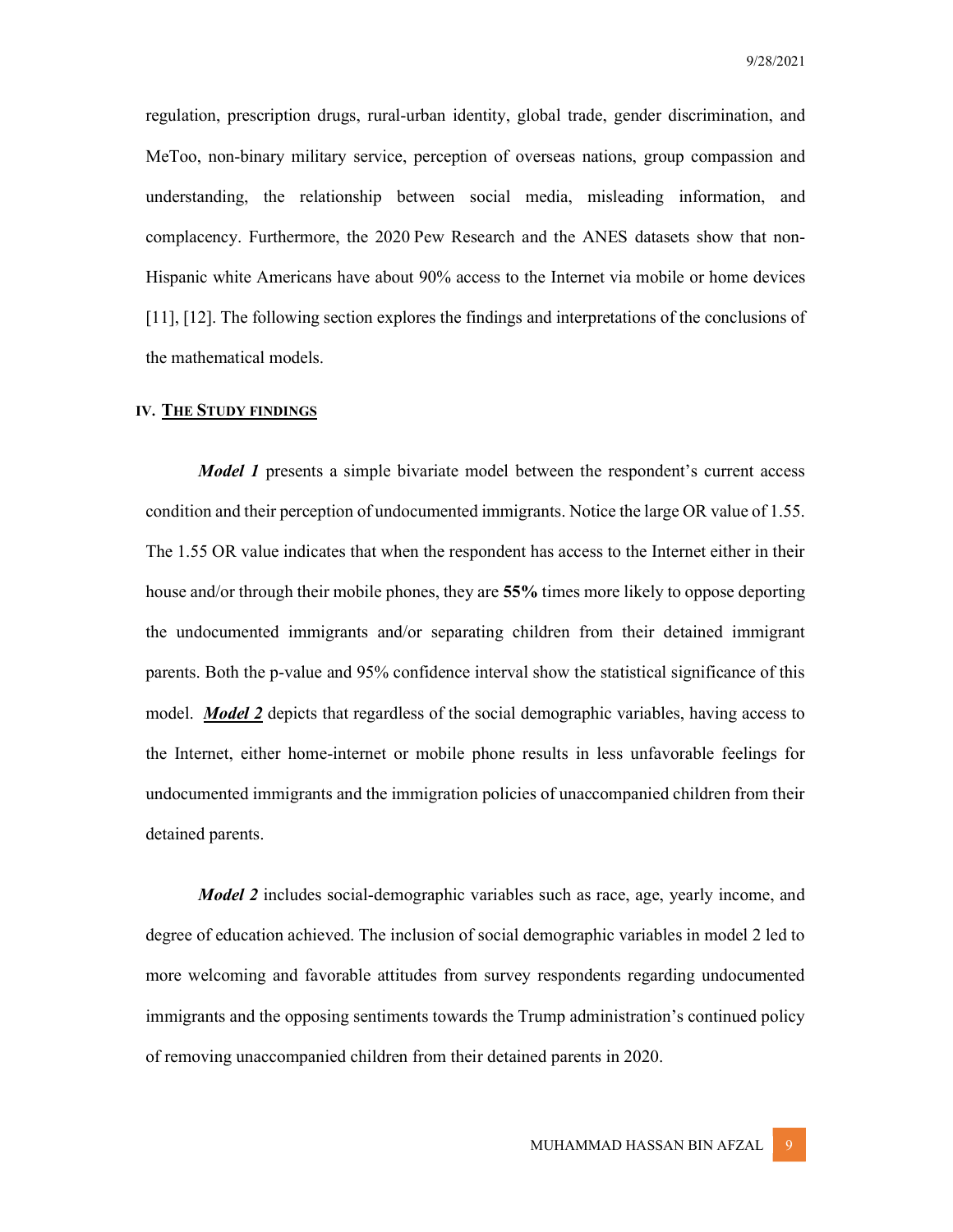| pplSentim (Dependent Variable) |                                                                          |                           |                           |                            |                           |  |  |  |
|--------------------------------|--------------------------------------------------------------------------|---------------------------|---------------------------|----------------------------|---------------------------|--|--|--|
|                                |                                                                          | Model 1                   | Model 2                   | Model 3                    | Model 4                   |  |  |  |
|                                |                                                                          | $b$ /se                   | $b$ /se                   | $b$ /se                    | $b$ /se                   |  |  |  |
|                                |                                                                          | Odds Ratio                | Odds Ratio                | Odds Ratio                 | Odds Ratio                |  |  |  |
| Variable (IV)                  |                                                                          |                           |                           |                            |                           |  |  |  |
| A2I                            | Internet Access (Home or Mobile or<br>both) or no access $(1/0)$         | $1.555***$                | $1.556***$                | $1.555***$                 | $1.580***$                |  |  |  |
|                                |                                                                          | $(-0.13)$                 | $(-0.13)$                 | $(-0.13)$                  | $(-0.14)$                 |  |  |  |
| R_WNHispa<br>nic               | Non-Hispanic White or not $(1/0)$                                        |                           | $0.836***$                | $0.840**$                  | $1.123*$                  |  |  |  |
|                                |                                                                          |                           | $(-0.04)$                 | $(-0.05)$                  | $(-0.06)$                 |  |  |  |
| R_olderWAP                     | The Older working-age professional<br>$(45 \text{ yrs.})$ or not $(1/0)$ |                           | $0.788***$                | $0.789***$                 | $0.804***$                |  |  |  |
|                                |                                                                          |                           | $(-0.04)$                 | $(-0.04)$                  | $(-0.04)$                 |  |  |  |
| R_mdincome                     | Annual HH Income $<$ 99K or not (1/0)                                    |                           | $0.905*$                  | $0.906*$                   | 0.951                     |  |  |  |
|                                |                                                                          |                           | $(-0.04)$                 | $(-0.04)$                  | $(-0.05)$                 |  |  |  |
| R Bachedu                      | At least a bachelor's degree or not $(1/0)$                              |                           | $1.405***$                | $1.404***$                 | $1.333***$                |  |  |  |
|                                |                                                                          |                           | $-0.08$                   | $-0.08$                    | $(-0.07)$                 |  |  |  |
| R nativeness                   | At least One parent born in the US or<br>not $(1/0)$                     |                           |                           | 1.098                      | 1.038                     |  |  |  |
|                                |                                                                          |                           |                           | $(-0.11)$                  | $(-0.11)$                 |  |  |  |
| R_republican                   | Strong Republican Party Supporter or<br>not $(1/0)$                      |                           |                           |                            | $0.172***$                |  |  |  |
|                                |                                                                          |                           |                           |                            | $(-0.01)$                 |  |  |  |
|                                | cut1<br>constant                                                         | $0.346***$                | $0.290***$                | $0.293***$                 | $0.219***$                |  |  |  |
|                                |                                                                          |                           | $(-0.03)$                 |                            |                           |  |  |  |
|                                |                                                                          | $(-0.03)$                 |                           | $(-0.03)$                  | $(-0.02)$                 |  |  |  |
|                                | cut2                                                                     |                           |                           |                            |                           |  |  |  |
|                                | constant                                                                 | $2.507***$                | $2.141***$                | $2.161***$                 | $2.053***$                |  |  |  |
|                                |                                                                          | $-0.21$                   | $-0.2$                    | $-0.2$                     | $-0.2$                    |  |  |  |
|                                |                                                                          |                           |                           |                            |                           |  |  |  |
|                                | Number of obs                                                            | 6,359                     | 6,359                     | 6,359                      | 6,359                     |  |  |  |
|                                | Prob > chi2                                                              | $\theta$                  | $\boldsymbol{0}$          | $\boldsymbol{0}$           | $\theta$                  |  |  |  |
|                                | LR chi2                                                                  | LR $chi2(1)$<br>$= 27.29$ | LR chi $2(5)$ =<br>103.56 | LR chi $2(6)$<br>$=104.43$ | LR chi $2(7)$ =<br>926.05 |  |  |  |
|                                |                                                                          |                           |                           |                            |                           |  |  |  |
|                                | <b>AIC</b>                                                               | 13257                     | 13189                     | 13190                      | 12371                     |  |  |  |
|                                | <b>BIC</b>                                                               | 13277                     | 13236                     | 13244                      | 12431                     |  |  |  |
|                                | * p<0.05, ** p<0.01, *** p<0.001                                         |                           |                           |                            |                           |  |  |  |
|                                |                                                                          |                           |                           |                            |                           |  |  |  |
|                                | The standard error (S.E.) is the number in parentheses.                  |                           |                           |                            |                           |  |  |  |

# Table 2: The Comparative Statistical Output of all Models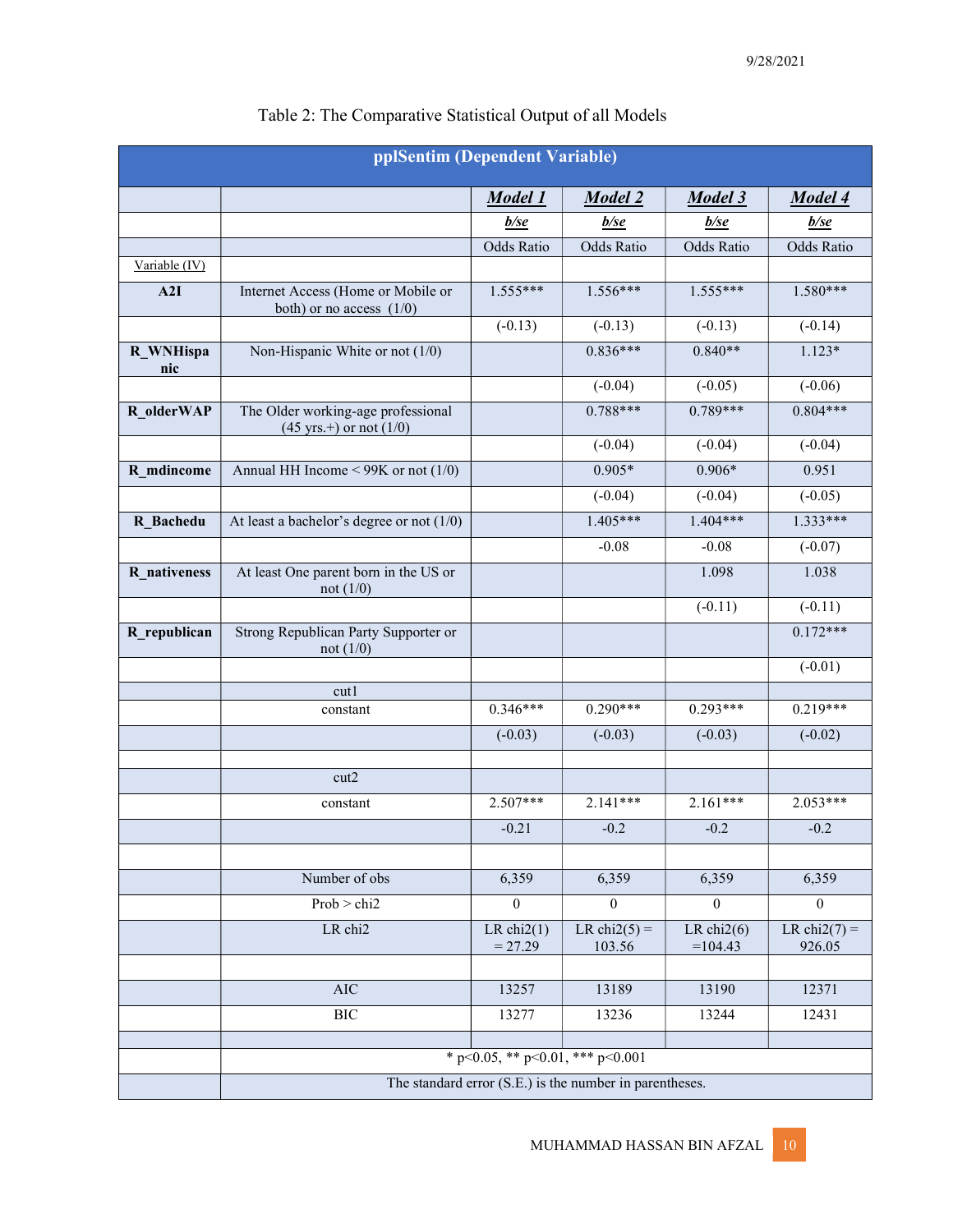The survey respondent who has access to the Internet through their home and/or mobile phone is more likely to oppose deporting undocumented immigrants or separating children from their detained parents in 2020. The odds ratio of public sentiments for all four models is almost similar, approximately ranging from  $1.55 \sim 1.58$ . The fourth or *complete model* shows that the non-Hispanic whites with at least a bachelor's degree and median household income oppose deporting undocumented immigrants and/or separating children from their detained parents.

 Another interesting finding from Model 4 is the proportional odds ratio of comparing strong Republican supporters to other political ideologies, given that the other variables in the model are held constant. According to the 4th model, strong republican supporters are less likely to oppose the deportation of undocumented immigrants and/or separating unaccompanied children from their detained parents. For strong Republicans, the odds of opposing the deportation of undocumented immigrants(U.I.) and separating unaccompanied children (UC) from their parents are  $(1 - 0.17 = 83\%)$  or 83% less likely to occur, holding all other variables constant and this statistical output is statistically significant at 0.001 level.

## V. RESULT ANALYSIS AND LIMITATIONS OF THE STUDY

 Model 4 shows that having access to the Internet, either in-home or mobile phone, increases opposing mentality regarding undocumented immigrants' deportation or separating children from their detained parents in border areas. Holding all else equal non-Hispanic whites (R WNHispanic) with internet access are  $12.3\%$  likely to oppose either deportation of U.I. or separation of U.C., and it is statistically significant at 0.05%. This shows that exposure to media, the Internet, and daily news may facilitate the process of humanization and acceptance of underserved and marginalized U.I. and U.C., particularly during health crises (COVID-19). Holding all else equal working-age professionals aged 45 years or more ( $\bf{R}$  olderWAP) with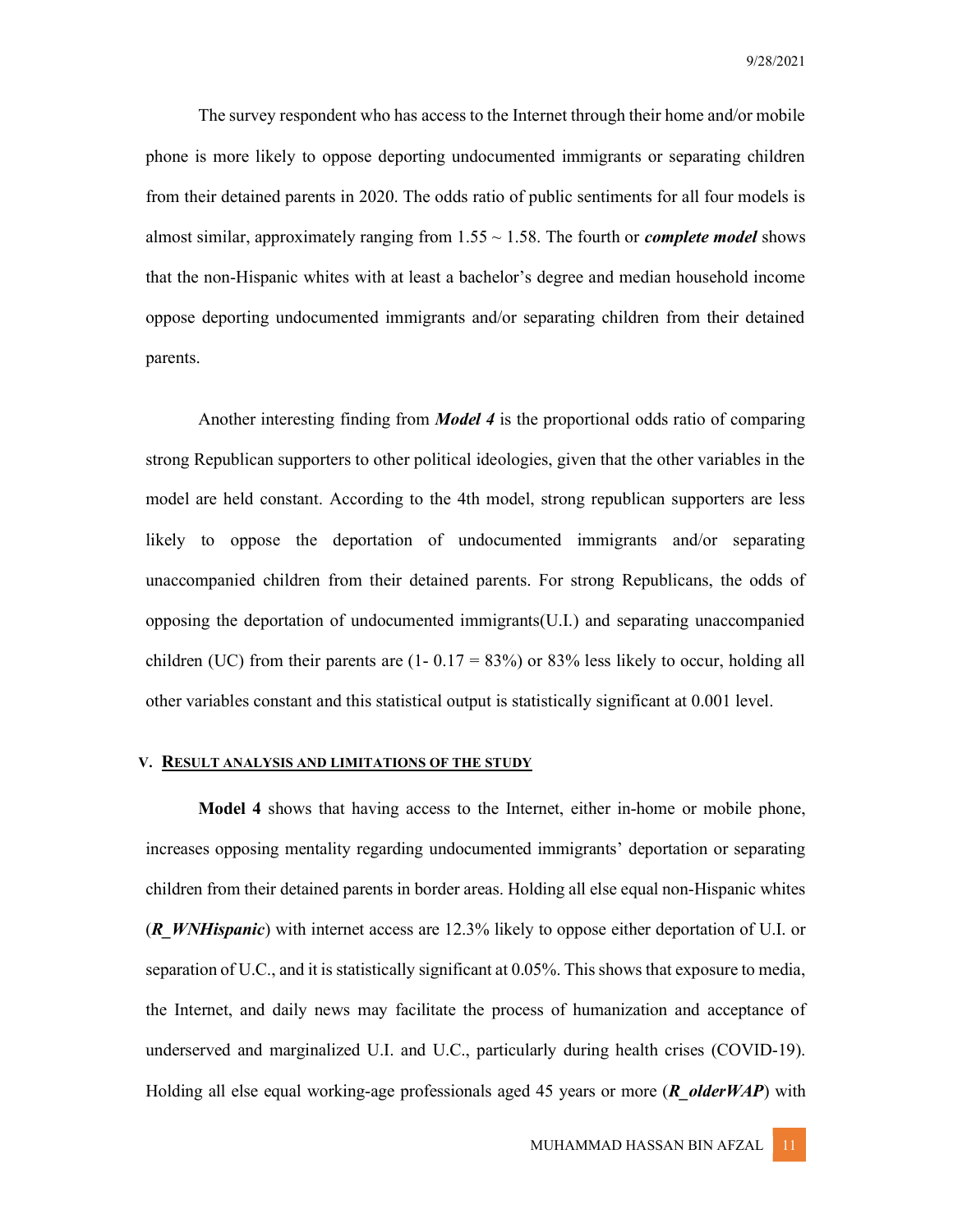internet access are 20% less likely to oppose both deportations of U.I. or separation of U.C., and it is statistically significant at 0.001%. Holding all else equal working-age professionals aged 45 years or more ( $\bf{R}$  older  $WAP$ ) with internet access are 20% less likely to oppose both deportations of U.I. or separation of U.C., and it is statistically significant at 0.001%. Holding all else equal participants with at least a bachelor's degree  $(R$  Bachedu) with internet access are 33% more likely to oppose either deportation of U.I. or separation of U.C., and it is statistically significant at 0.001%. Holding all else equal participants with at least annual household income of  $\leq$ 99K (*R* mdincome) with internet access are 5% less likely to oppose either deportation of U.I. or separation of U.C. It is not statistically significant in Model 4. Figure 2 outlines the predicted outcome of having Internet and opposing views on deporting U.I. and separating U.C.



Fig 2: predicted probabilities of having access to the Internet

Figure-2 shows that having access to the Internet both in-home and mobile phones increase the predicted probability of opposing the deportation of U.I. and separating U.C. from their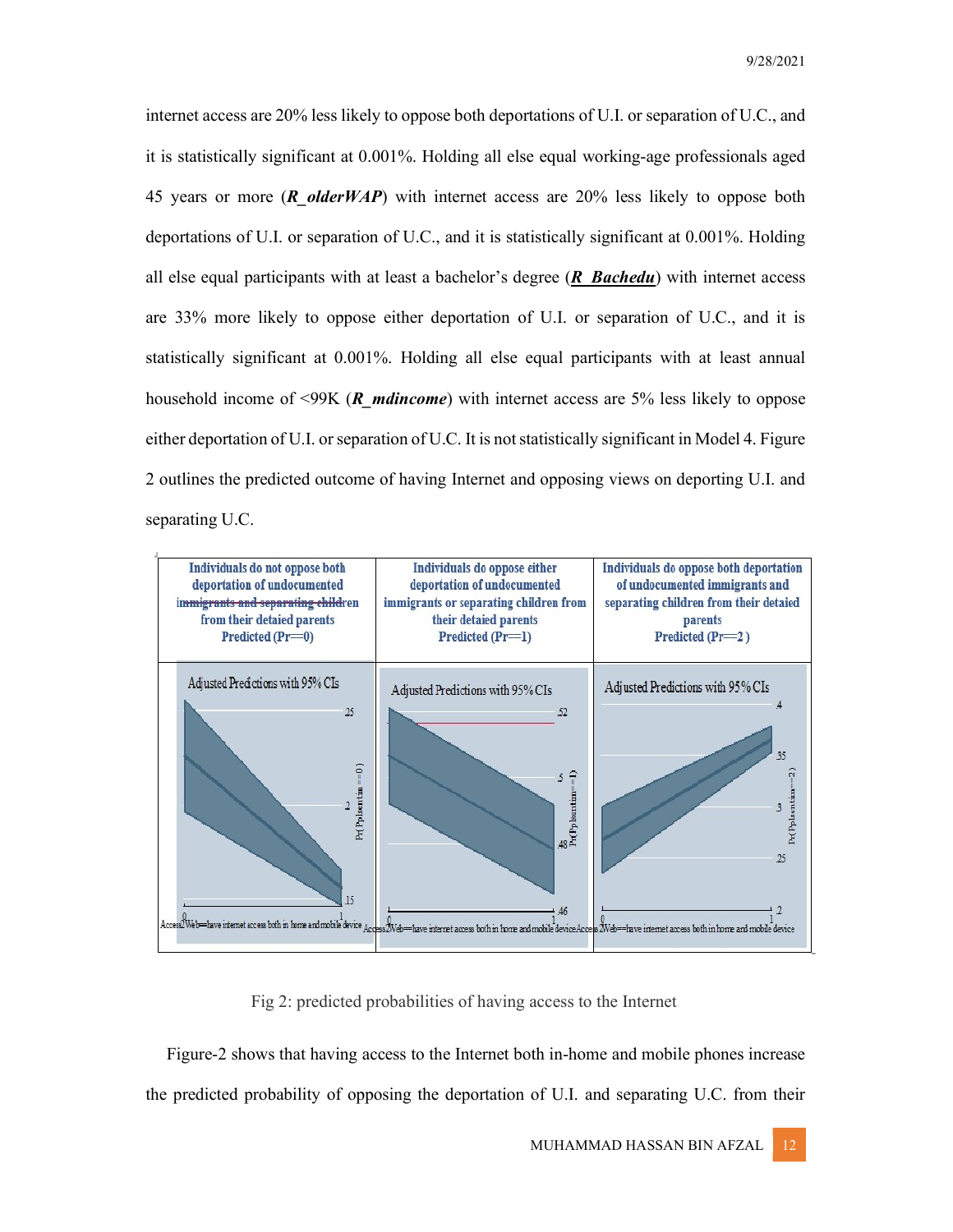detained parents in border areas. Improved access to the Internet has a more profound and meaningful impact in creating peaceful and mutually accepting coexistence between immigrant and host communities. There are several limitations to this study. This study primarily focuses on the 2020 ANES time series data set, which is just a snapshot of the overall situation, context, and environment. It lacks the ability to capture the nuances add multi-faceted social-economic factors that could contribute to a more welcoming and accepting attitude towards undocumented immigrants and unaccompanied children. Regardless of the limitations, this study is a good foundational benchmark to assess and recognize the importance of having better Internet access for the general population. Situation and context-specific adequate data collection and more localized factors need to be considered and analyzed to understand the impact of the Internet and public attitude towards undocumented immigrants.

Access to the Internet and Internet-based services removes geographical and temporal restrictions, allowing people in rural areas to participate in socio-economic and sociopolitical activities that reach far beyond their physical location. Access to the Internet removes the practical constraints of regionally-based income sources, allowing small-town businesses to compete with big-city rivals. Moreover, the numerous potential benefits could be made available by helping high-speed Internet connection in rural areas of the entire country in the long run [20], [21].

This study finds that the effect of political ideology supersedes the impact of having highspeed Internet in their home settings or handheld devices. Even with an increased level of education and higher household annual income steal the political ideology impacts the survey respondents' impression and mindset towards undocumented immigrants and the policy of separating accompanied children in the U.S. The race of undocumented immigrants plays a significant role in shaping public perception and acceptance. Non-white Latin immigrants face harsher social reactions and stricter policies compared to white immigrants. Lower-income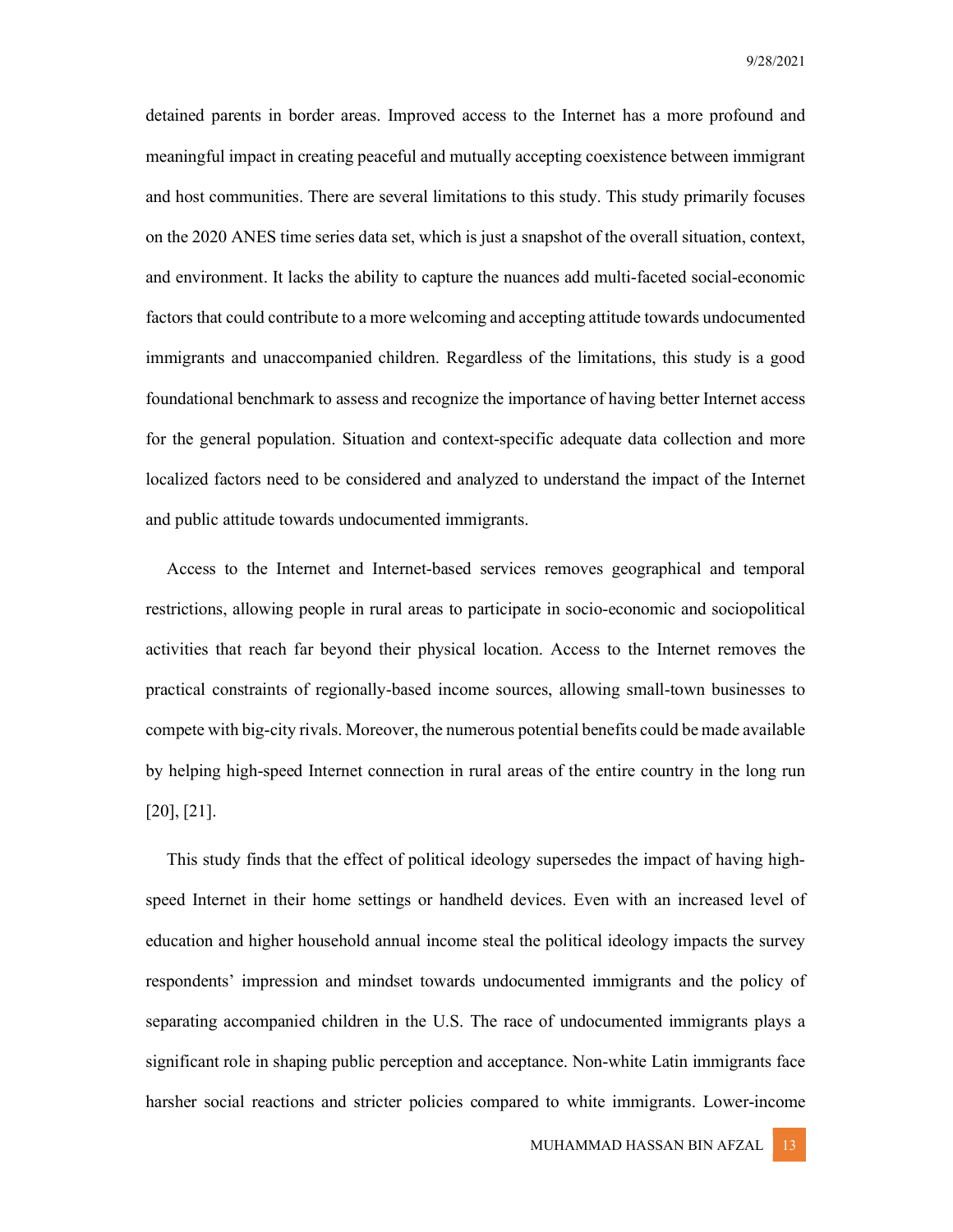communities in developing countries face increasing barriers in accessing healthcare support [22], adequate sanitation facilities [23], and socio-economic support [24] during unexpected health crises or climate crises[25]. A 2021 Brookings study points out that non-Hispanic white undocumented immigrants receive better treatment and social acceptance than non-white Latino immigrants from developing Latin American countries [26].

 The statistical models in this study found that non-Hispanic whites' educational attainment and steady annual household income combined with regular access to the Internet facilitates humanizing undocumented immigrants and accompanying children. The social acceptance of the immigrants among their host communities is not generational. This study also finds that the survey respondent's nativeness does not impact the perception of immigrants and immigration policies in a statistically significant manner. Regardless of having high-speed Internet, bachelor's education, and steady annual household income, an individual's political ideology plays a superseding role in shaping and forming the perception and attitude towards immigrants, the well-being of unaccompanied children, and immigration policies. Political parties play a significant role in reshaping and recreating public perception towards immigrants and immigration policies to attain inclusive socio-economic growth and social cohesion. Therefore the recently U.S. Senate-passed infrastructure bill could significantly enhance social cohesion between immigrant and host communities.

The narrative and rhetoric used by the lawmakers and politicians influence individuals' emotional perception and attitude towards immigrants, undocumented children, and immigration policies. Particularly during health crises the undocumented immigrants and unaccompanied children are some of the most vulnerable individuals. Due to perceived social fear, legal fear, and political rhetoric, these marginalized and underserved communities always fear reaching out and asking for help to navigate this unpredicted and challenging situation [3], [26]–[33]. Better access to the Internet and more sustainable infrastructure to disseminate high-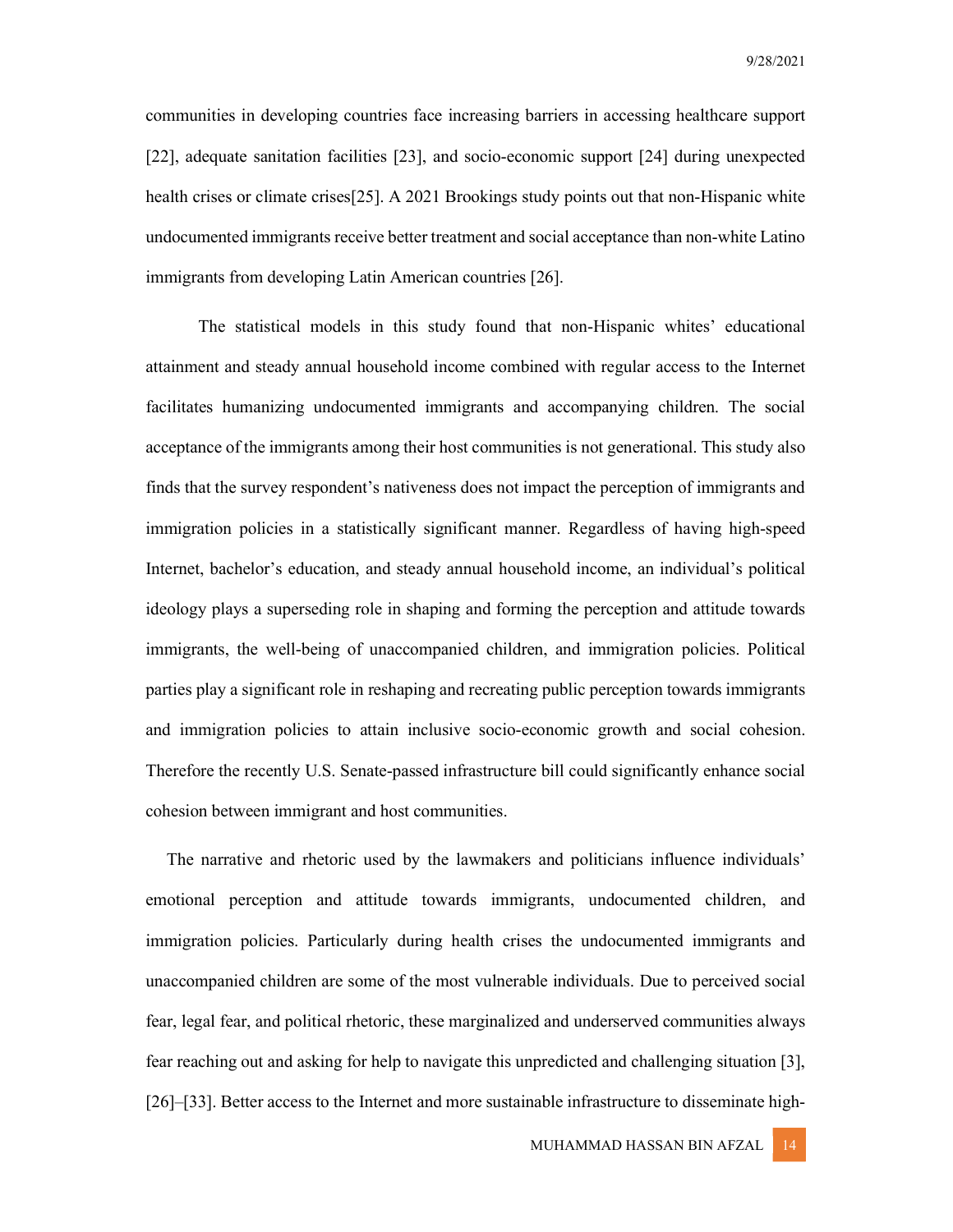speed Internet in remote and rural areas would improve public perception toward immigrants' immigration policies and the well-being of unaccompanied children, particularly during a health crisis. A potential explanation could be that access to high-speed Internet increases the exposure to the hardship and challenges the undocumented immigrants and unaccompanied children face during health crises.

Access to news media video clips an updated report humanizes the obstacles and barriers the undocumented immigrants and unaccompanied children regularly experience during a health crisis. Other countries worldwide could device situation-specific approaches that enhance access to the Internet, which ultimately influences social cohesion and social integration among immigrant communities and host communities. Finally, the rhetoric and narrative used by the lawmakers, politicians, political parties have a substantial lasting impact in shaping public attitude and sentiments towards immigrants', immigration policies, and well-being of the minority and underserved community members. Political parties and politicians need to be more mindful and observant about propagating information and ideas through their platforms so that these messages and ideologies do not harm, exclude, and isolate minorities and underserved communities. Better and inclusive messages based on scientific information and analysis disseminated through the platform of political parties and politicians improve and enhance community integration, collaborative community development, and sustainable socio-economic growth in the long run.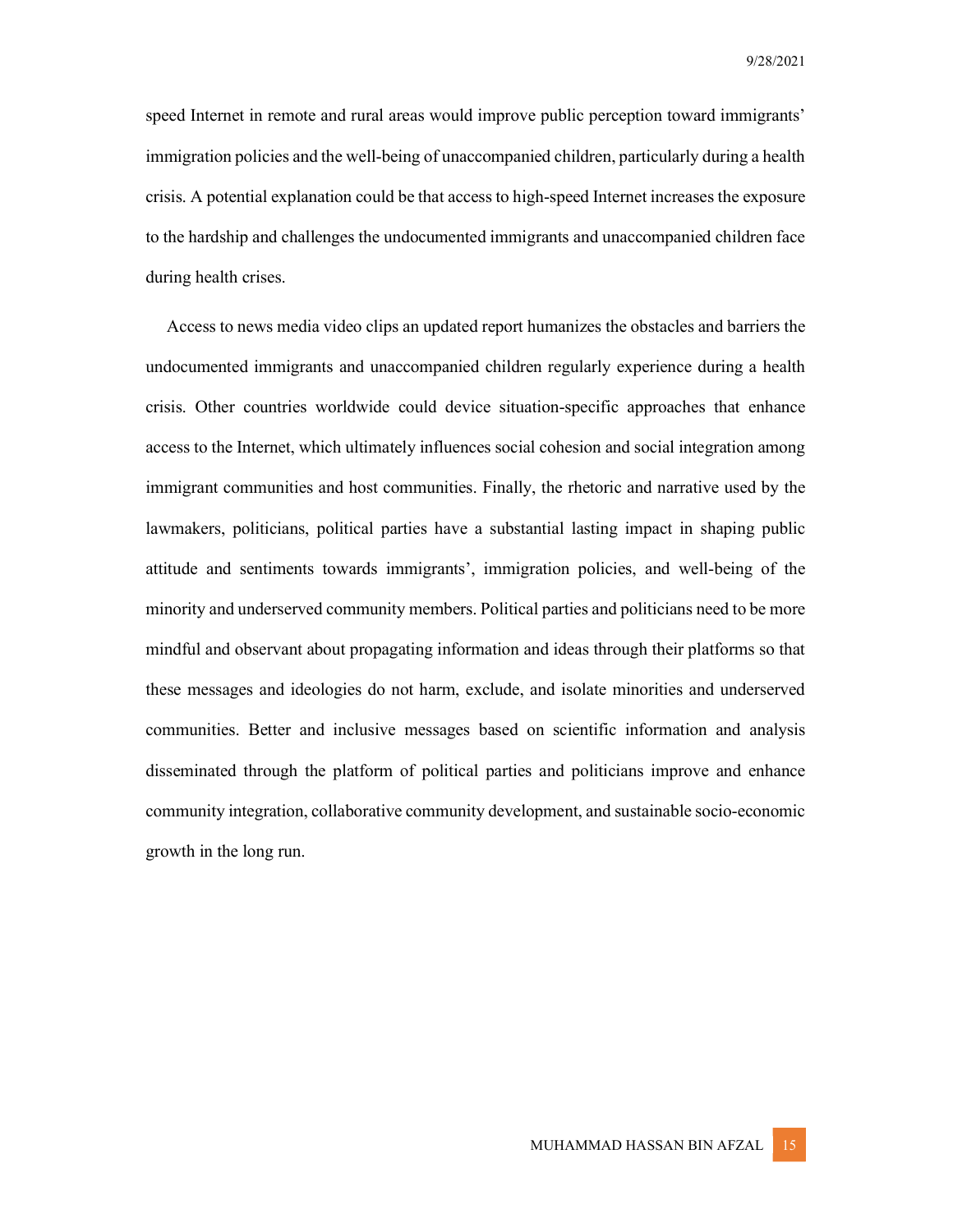#### **REFERENCES**

- [1] M. H. Bin Afzal, "The Detrimental Impacts of Restrictive Immigration Policies During Global Health Crises: Health Inequities and Mobility Crisis," UK, May 2021, pp. 242–247.
- [2] I. Bojorquez et al., "Migration and health in Latin America during the COVID-19 pandemic and beyond," The Lancet, vol. 397, no. 10281, pp. 1243–1245, Apr. 2021, DOI: 10.1016/S0140-6736(21)00629-2.
- [3] E. Clark, K. Fredricks, L. Woc-Colburn, M. E. Bottazzi, and J. Weatherhead, "Disproportionate impact of the COVID-19 pandemic on immigrant communities in the United States," PLoS Negl Trop Dis, vol. 14, no. 7, p. e0008484, Jul. 2020, DOI: 10.1371/journal.pntd.0008484.
- [4] 1615 L. St NW, S. 800 Washington, and D. 20036 U.-419-4300 | M.-857-8562 | F.-419- 4372 | M. Inquiries, "Immigrants in the U.S. experienced higher unemployment in the pandemic but have closed the gap," Pew Research Center, 2021. https://www.pewresearch.org/fact-tank/2021/07/26/immigrants-in-u-s-experiencedhigher-unemployment-in-the-pandemic-but-have-closed-the-gap/ (accessed Aug. 11, 2021).
- [5] CDC, "COVID Data Tracker," Centers for Disease Control and Prevention, Mar. 28, 2020. https://covid.cdc.gov/covid-data-tracker (accessed Apr. 17, 2021).
- [6] Census, "Census Table Results," 2021. https://data.census.gov/cedsci/table?q=black&hidePreview=false&tid=ACSDT1Y2018.B 02003&t=Black%20or%20African%20American&vintage=2018&layer=VT\_2018\_040\_ 00 PY D1&cid=B02003 001E (accessed Aug. 11, 2021).
- [7] A. Harkness, V. Behar-Zusman, and S. A. Safren, "Understanding the Impact of COVID-19 on Latino Sexual Minority Men in a US HIV Hot Spot," AIDS Behav, vol. 24, no. 7, pp. 2017–2023, Jul. 2020, DOI: 10.1007/s10461-020-02862-w.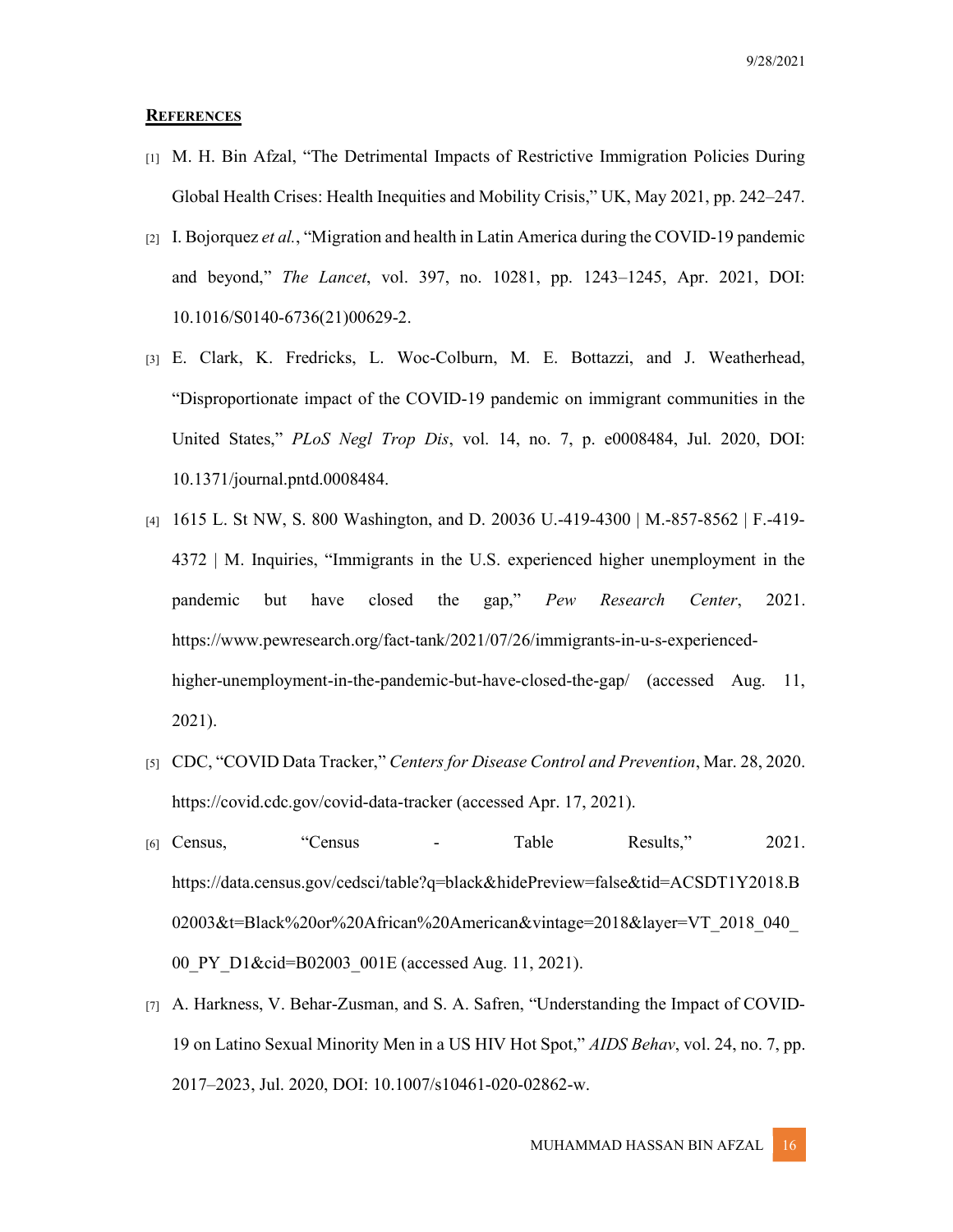- [8] C. Wilkie, "Biden's personal touch and GOP retirements: How the bipartisan infrastructure bill beat the odds," CNBC, Aug. 10, 2021. Accessed: Aug. 12, 2021. [Online]. Available: https://www.cnbc.com/2021/08/10/how-biden-bipartisan-infrastructure-bill-beat-theodds.html
- [9] E. Cochrane, "Senate Passes \$1 Trillion Infrastructure Bill, Handing Biden a Bipartisan Win," The New York Times, Aug. 10, 2021. Accessed: Aug. 12, 2021. [Online]. Available: https://www.nytimes.com/2021/08/10/us/politics/infrastructure-bill-passes.html
- [10] [A. Pareene, "Opinion | A Pyrrhic Victory in a Broken Senate," The New York Times, Aug. 06, 2021. Accessed: Aug. 12, 2021. [Online]. Available: https://www.nytimes.com/2021/08/06/opinion/senate-infrastructure-bill-bipartisan.html
- [11] American National Election Studies, University Of Michigan, and Stanford University, "ANES 2020 Time Series Study: Version 1." ICPSR - Interuniversity Consortium for Political and Social Research, 2021. DOI: 10.3886/ICPSR38034.V1.
- [12] 1615 L. St NW, S. 800 Washington, and D. 20036 U.-419-4300 | M.-857-8562 | F.-419-4372 | M. Inquiries, "Demographics of Internet and Home Broadband Usage in the United States," Pew Research Center: Internet, Science & Tech, 2021. https://www.pewresearch.org/internet/fact-sheet/internet-broadband/ (accessed Aug. 12, 2021).
- [13] NCSL, "COVID-19: Daily Announcements From Federal Agencies," 2021. Accessed: Aug. 12, 2021. [Online]. Available: https://www.ncsl.org/ncsl-in-dc/publications-andresources/covid-19-daily-announcements-from-federal-agencies.aspx
- [14] [T. Wheeler, "5 steps to get the internet to all Americans," Brookings, May 27, 2020. https://www.brookings.edu/research/5-steps-to-get-the-internet-to-all-americans/ (accessed Aug. 12, 2021).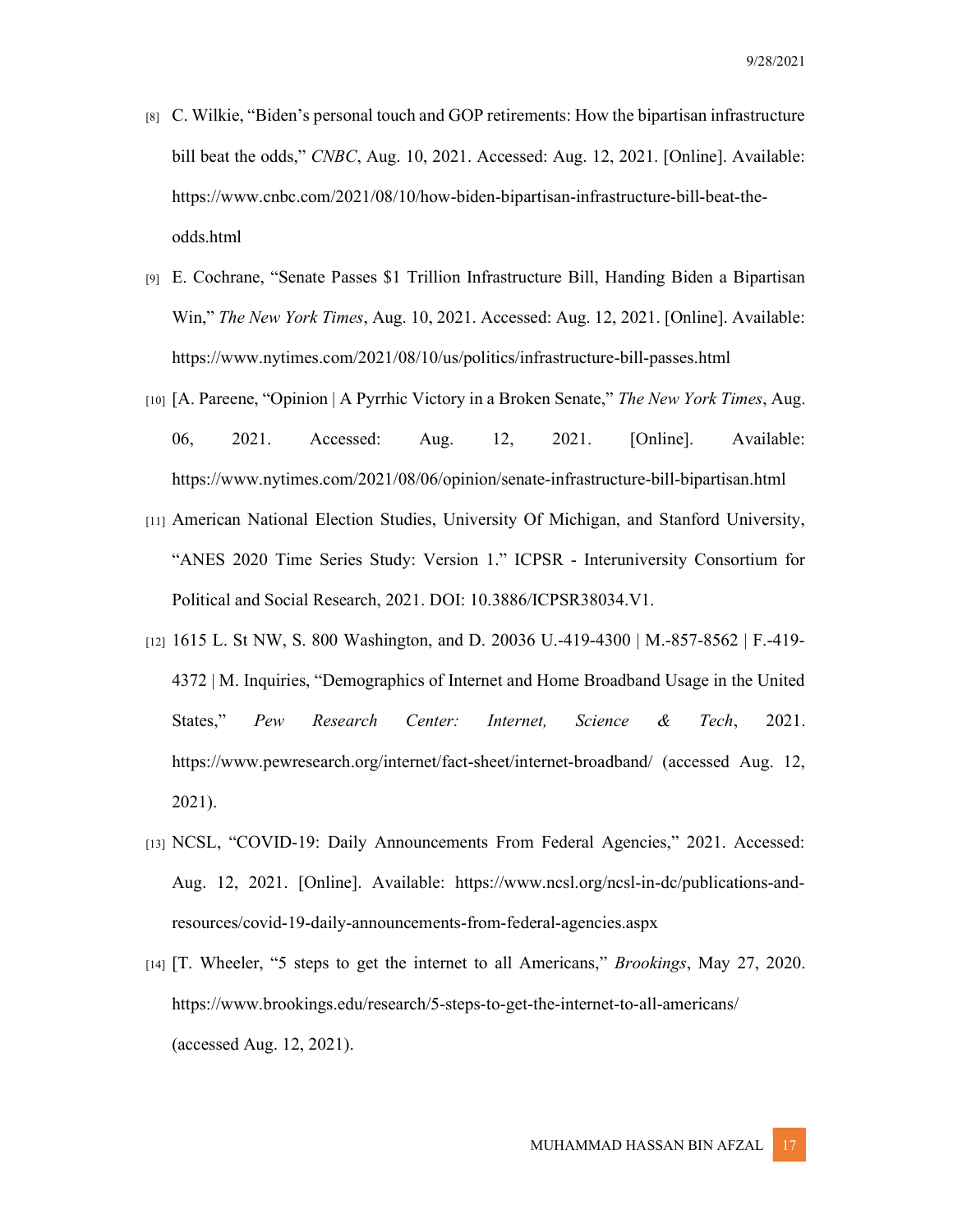- [15] AHiP, "Health Insurance Providers Respond to Coronavirus (COVID-19)," AHIP, Apr. 08, 2021. https://www.ahip.org/health-insurance-providers-respond-to-coronavirus-covid-19/ (accessed Aug. 12, 2021).
- [16] [S. Bhaskar et al., "Telemedicine Across the Globe-Position Paper From the COVID-19 Pandemic Health System Resilience PROGRAM (REPROGRAM) International Consortium (Part 1)," Front. Public Health, vol. 0, 2020, DOI: 10.3389/fpubh.2020.556720.
- [17] B. Richard, S. Clare, and H. Breiner Investing in the Health and Well-Being of Young Adults. 2021. DOI: 10.17226/18869.
- [18] A. M. Lopez, K. Lam, and R. Thota, "Barriers and Facilitators to Telemedicine: Can You Hear Me Now?" American Society of Clinical Oncology Educational Book, no. 41, pp. 25– 36, Jun. 2021, DOI: 10.1200/EDBK\_320827.
- [19] 1615 L. St NW, S. 800 Washington, and D. 20036 U.-419-4300 | M.-857-8562 | F.-419- 4372 | M. Inquiries, "Demographics of Internet and Home Broadband Usage in the United States," Pew Research Center: Internet, Science & Tech. https://www.pewresearch.org/internet/fact-sheet/internet-broadband/ (accessed Aug. 12, 2021).
- [20] M. H. B. Afzal, "Embracing Off-Grid Communities in Rural Bangladesh to Promote Sustainable Living," in Leadership, Innovation, and Entrepreneurship as Driving Forces of the Global Economy, Cham, 2017, pp. 247–254.
- [21] M. H. B. Afzal, "Sustainable Development of Rural Communities in Bangladesh by Integrating Mobile Internet and Agent Banking Technology," in Leadership, Innovation, and Entrepreneurship as Driving Forces of the Global Economy, Cham, 2017, pp. 361–370.
- [22] M. H. Bin Afzal and L. Daniel Cravens, "Technology-based public policy interventions to enhance access to health care support: A study in the context of rural Bangladesh," in 2017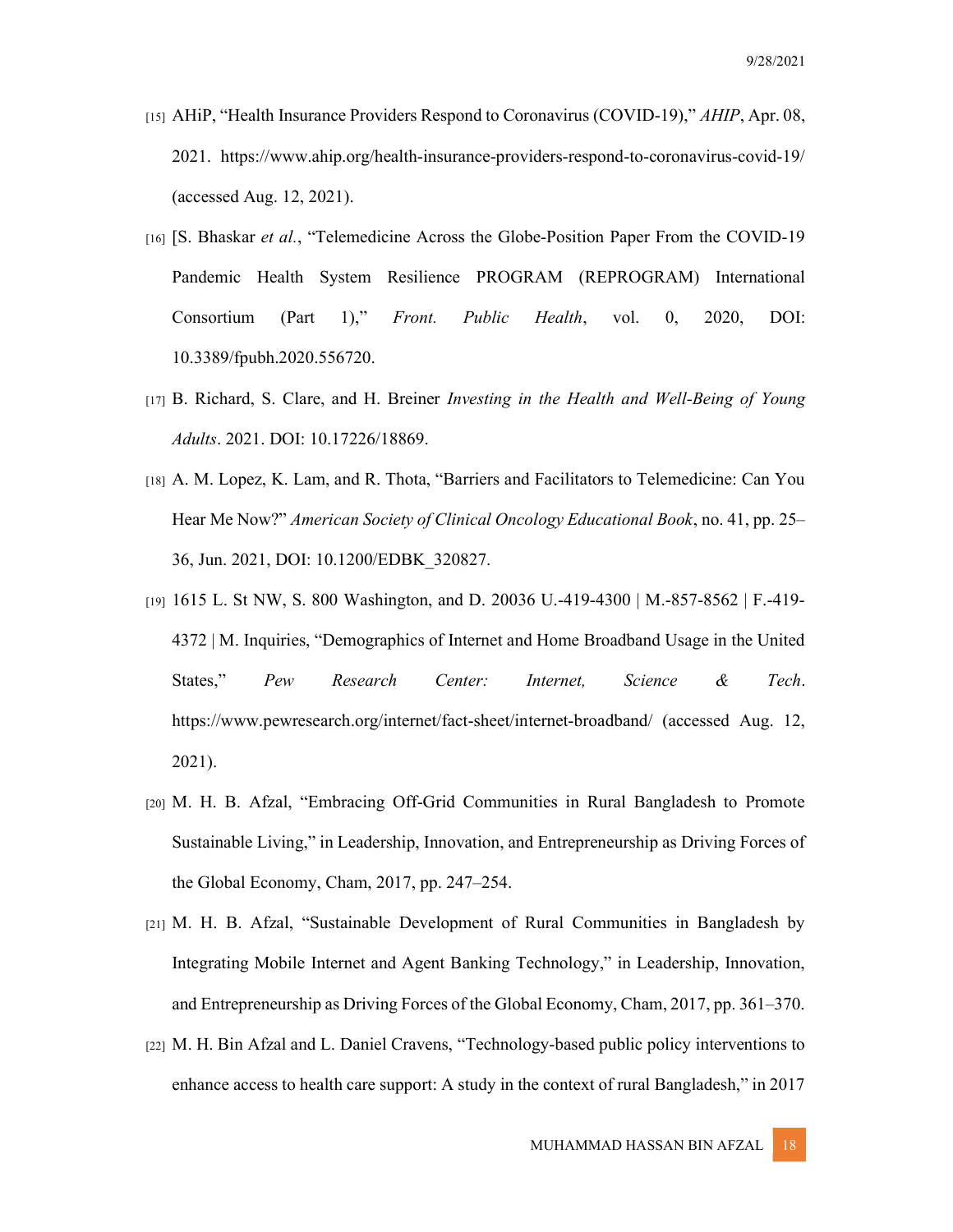IEEE Region 10 Humanitarian Technology Conference (R10-HTC), Dec. 2017, pp. 201– 204. DOI: 10.1109/R10-HTC.2017.8288938.

- [23] M. H. B. Afzal, "The Shifting Global Trends in Practice of Basic Sanitation Services: An In-depth Comparative Analysis of the Current Conditions and Future Policy Recommendations," in 2019 IEEE Global Humanitarian Technology Conference (GHTC), Oct. 2019, pp. 1–5. DOI: 10.1109/GHTC46095.2019.9033092.
- [24] M. H. B. Afzal, "Power and Trade Agreements between Developed and Developing Countries," Comparative Politics, preprint, Jun. 2019. DOI: 10.33774/apsa/2019/xzz4z.
- [25] M. H. B. Afzal, "The Impact of Persistent Climate Crisis on the mobility of Rural Bangladeshi Communities: How Far Would They be Able to Move and Sustain?," Feb. 2020, DOI: 10.33774/apsa-2020-48fv0.
- [26] C. Kamasaki, "U.S. immigration policy: A classic, unappreciated example of structural racism," Brookings, Mar. 26, 2021. https://www.brookings.edu/blog/how-werise/2021/03/26/us-immigration-policy-a-classic-unappreciated-example-of-structuralracism/ (accessed Aug. 13, 2021).
- [27] C. L. Adida, K. Y. Dionne, and M. R. Platas, "Ebola, elections, and immigration: how politicizing an epidemic can shape public attitudes," Politics, Groups, and Identities, vol. 8, no. 3, pp. 488–514, May 2020, DOI: 10.1080/21565503.2018.1484376.
- [28] R. Alamillo, C. Haynes, and R. Madrid, "Framing and immigration through the trump era," Sociology Compass, vol. 13, no. 5, p. e12676, 2019, DOI: 10.1111/soc4.12676.
- [29] M. C. Bolter Jessica Bolter Muzaffar Chishti and Jessica, "Vulnerable to COVID-19 and in Frontline Jobs,
- [30] Immigrants Are Mostly Shut Out of U.S. Relief," Apr. 24, 2020. Accessed: Aug. 10, 2020. [Online]. Available: https://www.migrationpolicy.org/article/covid19-immigrants-shutout-federal-relief